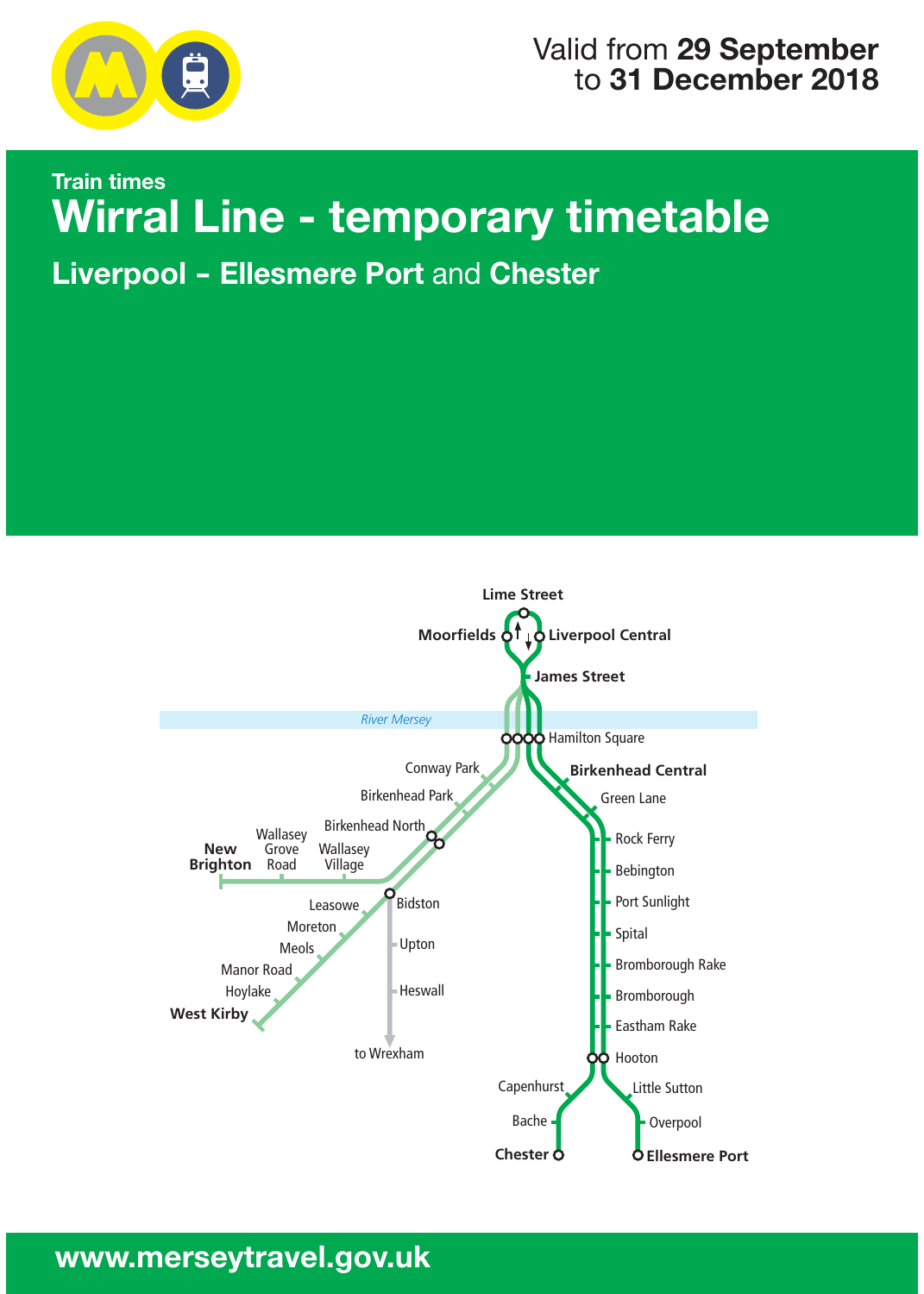

## **Mondays to Fridays 1 October to 31 December 2018**

| <b>Moorfields</b><br>10 <sub>1</sub>  | 0541 | 0548 | 0611 | 0618 |              | 26 | $41*$ | 48 | 56 | 11 | 18 |              | 1548 | 1556 | 1603 | 1611 | 1618 | 1626 |
|---------------------------------------|------|------|------|------|--------------|----|-------|----|----|----|----|--------------|------|------|------|------|------|------|
| <b>Lime Street</b><br>10 <sub>1</sub> | 0543 | 0550 | 0613 | 0620 |              | 28 | 43    | 50 | 58 | 13 | 20 |              | 1550 | 1558 | 1605 | 1613 | 1620 | 1628 |
| <b>Liverpool Central</b><br>$10\,$    | 0545 | 0552 | 0615 | 0622 |              | 30 | 45    | 52 | 00 | 15 | 22 |              | 1552 | 1600 | 1607 | 1615 | 1622 | 1630 |
| <b>James Street</b>                   | 0547 | 0554 | 0617 | 0624 |              | 32 | 47    | 54 | 02 | 17 | 24 |              | 1554 | 1602 | 1609 | 1617 | 1624 | 1632 |
| <b>Hamilton Square</b>                | 0550 | 0557 | 0620 | 0627 |              | 35 | 50    | 57 | 05 | 20 | 27 |              | 1557 | 1605 | 1612 | 1620 | 1627 | 1635 |
| <b>Birkenhead Central</b>             | 0552 | 0600 | 0622 | 0630 |              | 37 | 52    | 00 | 07 | 22 | 30 |              | 1600 | 1607 | 1615 | 1622 | 1630 | 1637 |
| Green Lane                            | 0554 | 0602 | 0624 | 0632 |              | 39 | 54    | 02 | 09 | 24 | 32 |              | 1602 | 1609 | 1617 | 1624 | 1632 | 1639 |
| <b>Rock Ferry</b>                     | 0557 | 0604 | 0627 | 0634 | <b>THEN</b>  | 42 | 57    | 04 | 12 | 27 | 34 |              | 1604 | 1612 | 1619 | 1627 | 1634 | 1642 |
| <b>Bebington</b>                      | 0559 | 0607 | 0629 | 0637 | AT           | 44 | 59    | 07 | 14 | 29 | 37 |              | 1607 | 1614 | 1622 | 1629 | 1637 | 1644 |
| <b>Port Sunlight</b>                  | 0601 | 0609 | 0631 | 0639 | THESE        | 46 | 01    | 09 | 16 | 31 | 39 |              | 1609 | 1616 | 1624 | 1631 | 1639 | 1646 |
| <b>Spital</b>                         | 0603 | 0611 | 0633 | 0641 | <b>TIMES</b> | 48 | 03    | 11 | 18 | 33 | 41 | <b>UNTIL</b> | 1611 | 1618 | 1626 | 1633 | 1641 | 1648 |
| <b>Bromborough Rake</b>               | 0605 | 0613 | 0635 | 0643 | <b>PAST</b>  | 50 | 05    | 13 | 20 | 35 | 43 |              | 1613 | 1620 | 1628 | 1635 | 1643 | 1650 |
| <b>Bromborough</b>                    | 0607 | 0615 | 0637 | 0645 | <b>EACH</b>  | 52 | 07    | 15 | 22 | 37 | 45 |              | 1615 | 1622 | 1630 | 1637 | 1645 | 1652 |
| <b>Eastham Rake</b>                   | 0610 | 0617 | 0640 | 0647 | <b>HOUR</b>  | 55 | 10    | 17 | 25 | 40 | 47 |              | 1617 | 1625 | 1632 | 1640 | 1647 | 1655 |
| Hooton                                | 0612 | 0619 | 0642 | 0649 |              | 57 | 12    | 19 | 27 | 42 | 49 |              | 1619 | 1627 | 1634 | 1642 | 1649 | 1657 |
| <b>Little Sutton</b>                  | ۰    | 0624 | ۰.   | 0654 |              | ۰  |       | 24 | ٠  | ٠  | 54 |              | 1624 |      |      | ٠    | 1654 |      |
| Overpool                              | ۰    | 0626 |      | 0656 |              |    | -     | 26 | -  | ۰  | 56 |              | 1626 |      |      | ٠    | 1656 |      |
| <b>Ellesmere Port</b>                 | ۰    | 0632 | ۰    | 0702 |              | -  |       | 32 | ۰  | ٠  | 02 |              | 1632 |      |      | ٠    | 1702 |      |
| Capenhurst                            | 0617 |      | 0647 |      |              | 02 | 17    |    | 32 | 47 |    |              |      | 1632 |      | 1647 |      | 1702 |
| <b>Bache</b>                          | 0622 |      | 0652 |      |              | 07 | 22    |    | 37 | 52 |    |              |      | 1637 |      | 1652 |      | 1707 |
| <b>Chester</b>                        | 0631 |      | 0701 |      |              | 16 | 31    |    | 46 | 01 |    |              |      | 1646 |      | 1701 |      | 1716 |

continued on next page

**Code: ID** - Passengers should allow 10 minutes for connections between trains at this station.

**\*There is no journey from Moorfields to Chester at 0841.**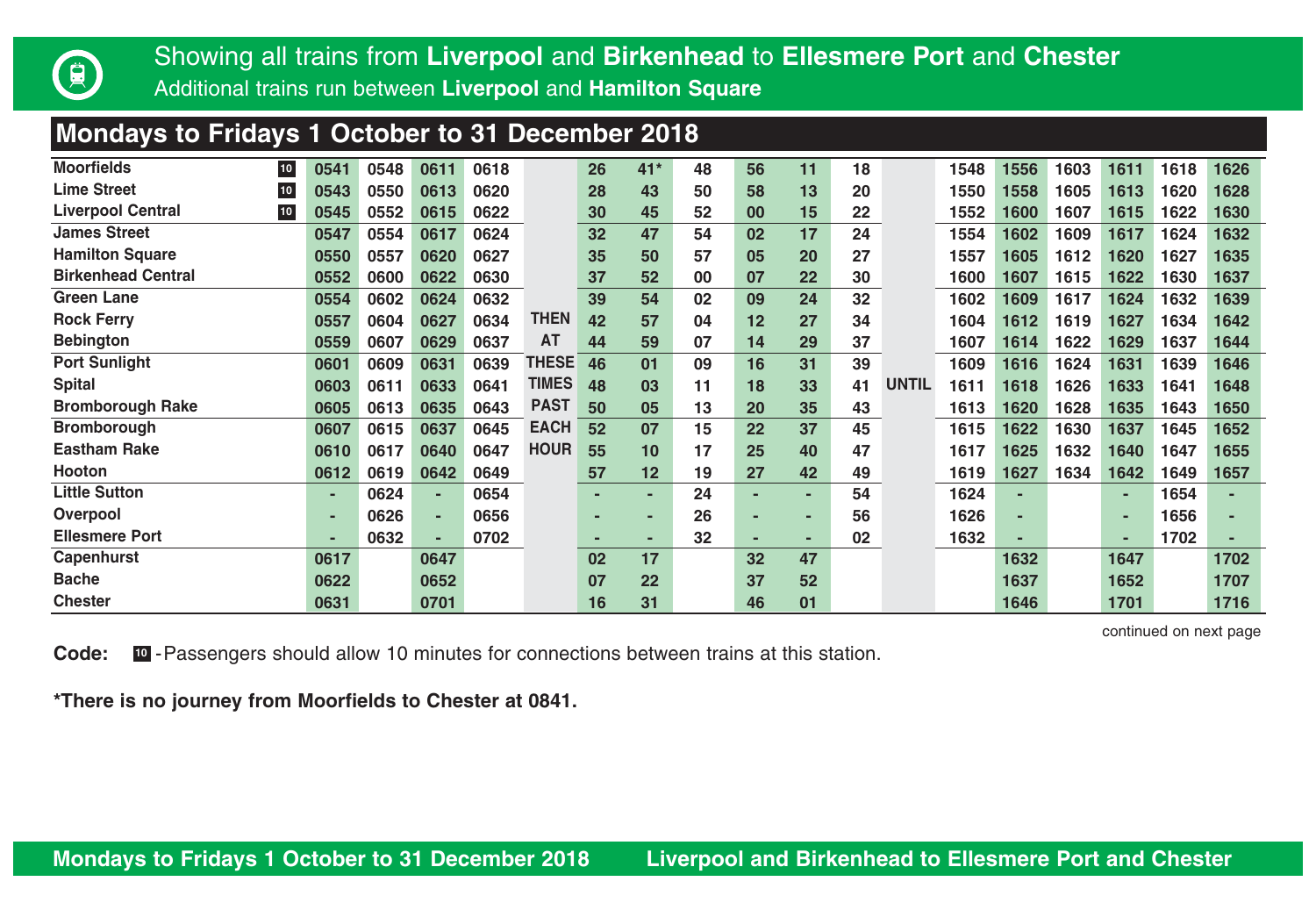

## **Mondays to Fridays 1 October to 31 December 2018**

| <b>Moorfields</b><br>$10$          | 1641 | 1648 | 1656 | 1703 | 1711 | 1718 | 1726 | 1741 | 1748 | 1756 | 1811 | 1818 | 1826 | 1841 | 1848 | 1856 | 1911 | 1926 |
|------------------------------------|------|------|------|------|------|------|------|------|------|------|------|------|------|------|------|------|------|------|
| <b>Lime Street</b><br>${\bf 10}$   | 1643 | 1650 | 1658 | 1705 | 1713 | 1720 | 1728 | 1743 | 1750 | 1758 | 1813 | 1820 | 1828 | 1843 | 1850 | 1858 | 1913 | 1928 |
| <b>Liverpool Central</b><br>$10\,$ | 1645 | 1652 | 1700 | 1707 | 1715 | 1722 | 1730 | 1745 | 1752 | 1800 | 1815 | 1822 | 1830 | 1845 | 1852 | 1900 | 1915 | 1930 |
| <b>James Street</b>                | 1647 | 1654 | 1702 | 1709 | 1717 | 1724 | 1732 | 1747 | 1754 | 1802 | 1817 | 1824 | 1832 | 1847 | 1854 | 1902 | 1917 | 1932 |
| <b>Hamilton Square</b>             | 1650 | 1657 | 1705 | 1712 | 1720 | 1727 | 1735 | 1750 | 1757 | 1805 | 1820 | 1827 | 1835 | 1850 | 1857 | 1905 | 1920 | 1935 |
| <b>Birkenhead Central</b>          | 1652 | 1700 | 1707 | 1715 | 1722 | 1730 | 1737 | 1752 | 1800 | 1807 | 1822 | 1830 | 1837 | 1852 | 1900 | 1907 | 1922 | 1937 |
| <b>Green Lane</b>                  | 1654 | 1702 | 1709 | 1717 | 1724 | 1732 | 1739 | 1754 | 1802 | 1809 | 1824 | 1832 | 1839 | 1854 | 1902 | 1909 | 1924 | 1939 |
| <b>Rock Ferry</b>                  | 1657 | 1704 | 1712 | 1719 | 1727 | 1734 | 1742 | 1757 | 1804 | 1812 | 1827 | 1834 | 1842 | 1857 | 1904 | 1912 | 1927 | 1942 |
| <b>Bebington</b>                   | 1659 | 1707 | 1714 | 1722 | 1729 | 1737 | 1744 | 1759 | 1807 | 1814 | 1829 | 1837 | 1844 | 1859 | 1907 | 1914 | 1929 | 1944 |
| <b>Port Sunlight</b>               | 1701 | 1709 | 1716 | 1724 | 1731 | 1739 | 1746 | 1801 | 1809 | 1816 | 1831 | 1839 | 1846 | 1901 | 1909 | 1916 | 1931 | 1946 |
| <b>Spital</b>                      | 1703 | 1711 | 1718 | 1726 | 1733 | 1741 | 1748 | 1803 | 1811 | 1818 | 1833 | 1841 | 1848 | 1903 | 1911 | 1918 | 1933 | 1948 |
| <b>Bromborough Rake</b>            | 1705 | 1713 | 1720 | 1728 | 1735 | 1743 | 1750 | 1805 | 1813 | 1820 | 1835 | 1843 | 1850 | 1905 | 1913 | 1920 | 1935 | 1950 |
| <b>Bromborough</b>                 | 1707 | 1715 | 1722 | 1730 | 1737 | 1745 | 1752 | 1807 | 1815 | 1822 | 1837 | 1845 | 1852 | 1907 | 1915 | 1922 | 1937 | 1952 |
| <b>Eastham Rake</b>                | 1710 | 1717 | 1725 | 1732 | 1740 | 1747 | 1755 | 1810 | 1817 | 1825 | 1840 | 1847 | 1855 | 1910 | 1917 | 1925 | 1940 | 1955 |
| Hooton                             | 1712 | 1719 | 1727 | 1734 | 1742 | 1749 | 1757 | 1812 | 1819 | 1827 | 1842 | 1849 | 1857 | 1912 | 1919 | 1927 | 1942 | 1957 |
| <b>Little Sutton</b>               | ٠    | 1724 | ۰.   | 1739 |      | 1754 |      | ٠    | 1824 |      |      | 1854 | ٠    |      | 1924 |      | ۰    | 2001 |
| Overpool                           |      | 1726 |      | 1741 |      | 1756 |      | ٠    | 1826 |      |      | 1856 | ٠    |      | 1926 |      |      | 2003 |
| <b>Ellesmere Port</b>              | ۰    | 1732 |      | 1746 | ٠    | 1802 |      | ٠    | 1832 | ۰    |      | 1902 | ٠    |      | 1932 |      |      | 2010 |
| Capenhurst                         | 1717 |      | 1732 |      | 1747 |      | 1802 | 1817 |      | 1832 | 1847 |      | 1902 | 1917 |      | 1932 | 1947 |      |
| <b>Bache</b>                       | 1722 |      | 1737 |      | 1752 |      | 1807 | 1822 |      | 1837 | 1852 |      | 1907 | 1922 |      | 1937 | 1952 |      |
| <b>Chester</b>                     | 1731 |      | 1746 |      | 1801 |      | 1816 | 1831 |      | 1846 | 1901 |      | 1916 | 1931 |      | 1946 | 2001 |      |

continued on next page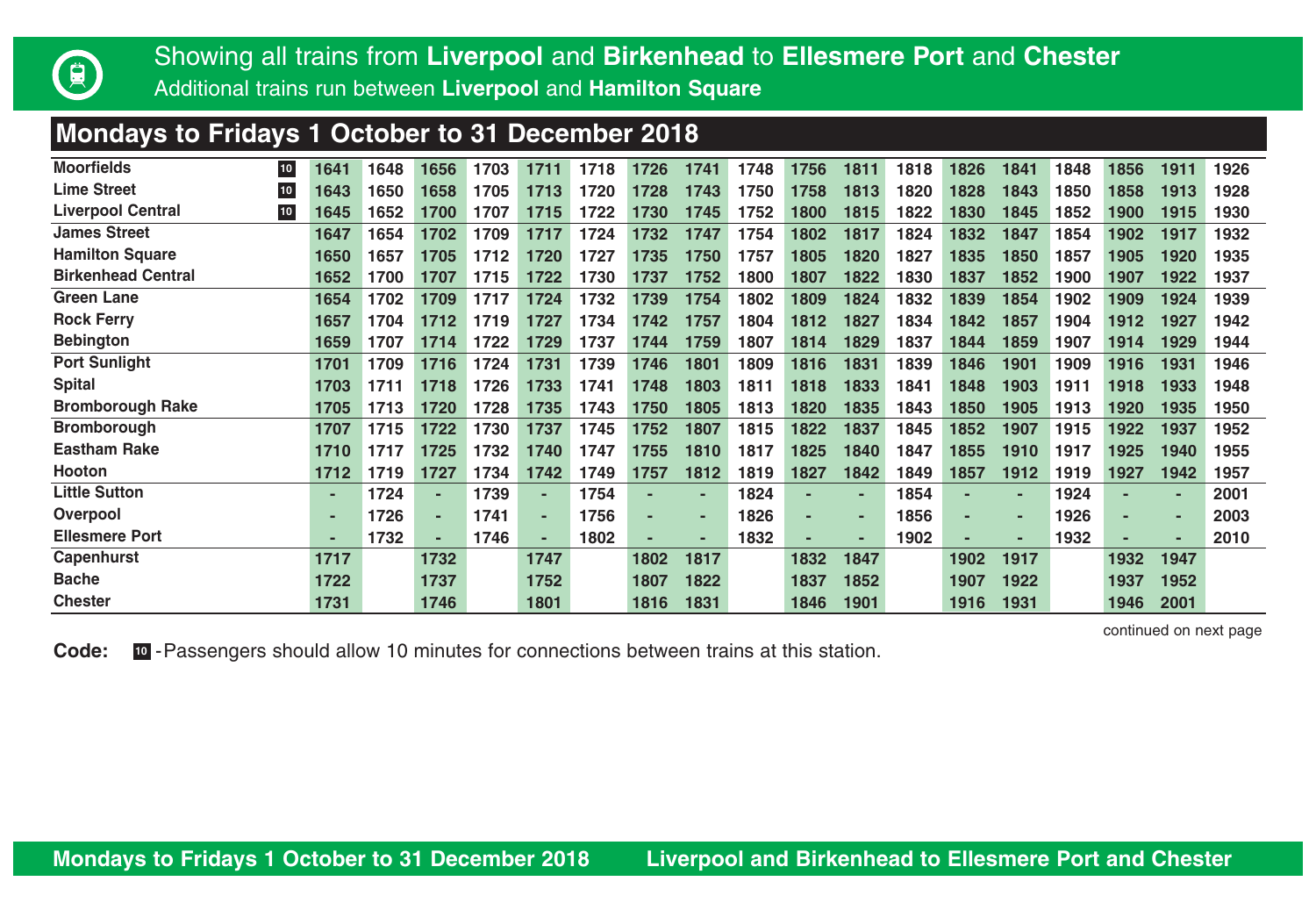

## **Mondays to Fridays 1 October to 31 December 2018**

| <b>Moorfields</b><br>$10\,$                 |              | 41 | 56 | 11 | 26 |              | 2241 | 2256 | 2311 | 2326 | 2343 | 2356 |
|---------------------------------------------|--------------|----|----|----|----|--------------|------|------|------|------|------|------|
| <b>Lime Street</b><br>${\bf 10}$            |              | 43 | 58 | 13 | 28 |              | 2243 | 2258 | 2313 | 2328 | 2345 | 2358 |
| <b>Liverpool Central</b><br>10 <sub>1</sub> |              | 45 | 00 | 15 | 30 |              | 2245 | 2300 | 2315 | 2330 | 2347 | 2359 |
| <b>James Street</b>                         |              | 47 | 02 | 17 | 32 |              | 2247 | 2302 | 2317 | 2332 | 2349 | 0002 |
| <b>Hamilton Square</b>                      |              | 50 | 05 | 20 | 35 |              | 2250 | 2305 | 2320 | 2335 | 2352 | 0005 |
| <b>Birkenhead Central</b>                   |              | 52 | 07 | 22 | 37 |              | 2252 | 2307 | 2322 | 2337 | 2355 |      |
| Green Lane                                  |              | 54 | 09 | 24 | 39 |              | 2254 | 2309 | 2324 | 2339 | 2357 |      |
| <b>Rock Ferry</b>                           | <b>THEN</b>  | 57 | 12 | 27 | 42 |              | 2257 | 2312 | 2327 | 2342 | 2359 |      |
| <b>Bebington</b>                            | AT           | 59 | 14 | 29 | 44 |              | 2259 | 2314 | 2329 | 2344 | 0002 |      |
| <b>Port Sunlight</b>                        | <b>THESE</b> | 01 | 16 | 31 | 46 |              | 2301 | 2316 | 2331 | 2346 | 0004 |      |
| <b>Spital</b>                               | <b>TIMES</b> | 03 | 18 | 33 | 48 | <b>UNTIL</b> | 2303 | 2318 | 2333 | 2348 | 0006 |      |
| <b>Bromborough Rake</b>                     | <b>PAST</b>  | 05 | 20 | 35 | 50 |              | 2305 | 2320 | 2335 | 2350 | 0008 |      |
| <b>Bromborough</b>                          | <b>EACH</b>  | 07 | 22 | 37 | 52 |              | 2307 | 2322 | 2337 | 2352 | 0010 |      |
| <b>Eastham Rake</b>                         | <b>HOUR</b>  | 10 | 25 | 40 | 55 |              | 2310 | 2325 | 2340 | 2355 | 0012 |      |
| Hooton                                      |              | 12 | 27 | 42 | 57 |              | 2312 | 2327 | 2347 | 2357 | 0017 |      |
| <b>Little Sutton</b>                        |              | ۰  | 31 | ۰  | 01 |              | ٠    | 2331 | ٠    | 0001 | ۰    |      |
| Overpool                                    |              | ۰  | 33 | ٠  | 03 |              | ٠    | 2333 | ٠    | 0003 | ۰    |      |
| <b>Ellesmere Port</b>                       |              | ۰  | 40 | ٠  | 10 |              | ۰    | 2340 | ٠    | 0010 | ۰    |      |
| Capenhurst                                  |              | 17 |    | 47 |    |              | 2317 |      | 2352 |      | 0022 |      |
| <b>Bache</b>                                |              | 22 |    | 52 |    |              | 2322 |      | 2357 |      | 0027 |      |
| <b>Chester</b>                              |              | 31 |    | 01 |    |              | 2331 |      | 0001 |      | 0031 |      |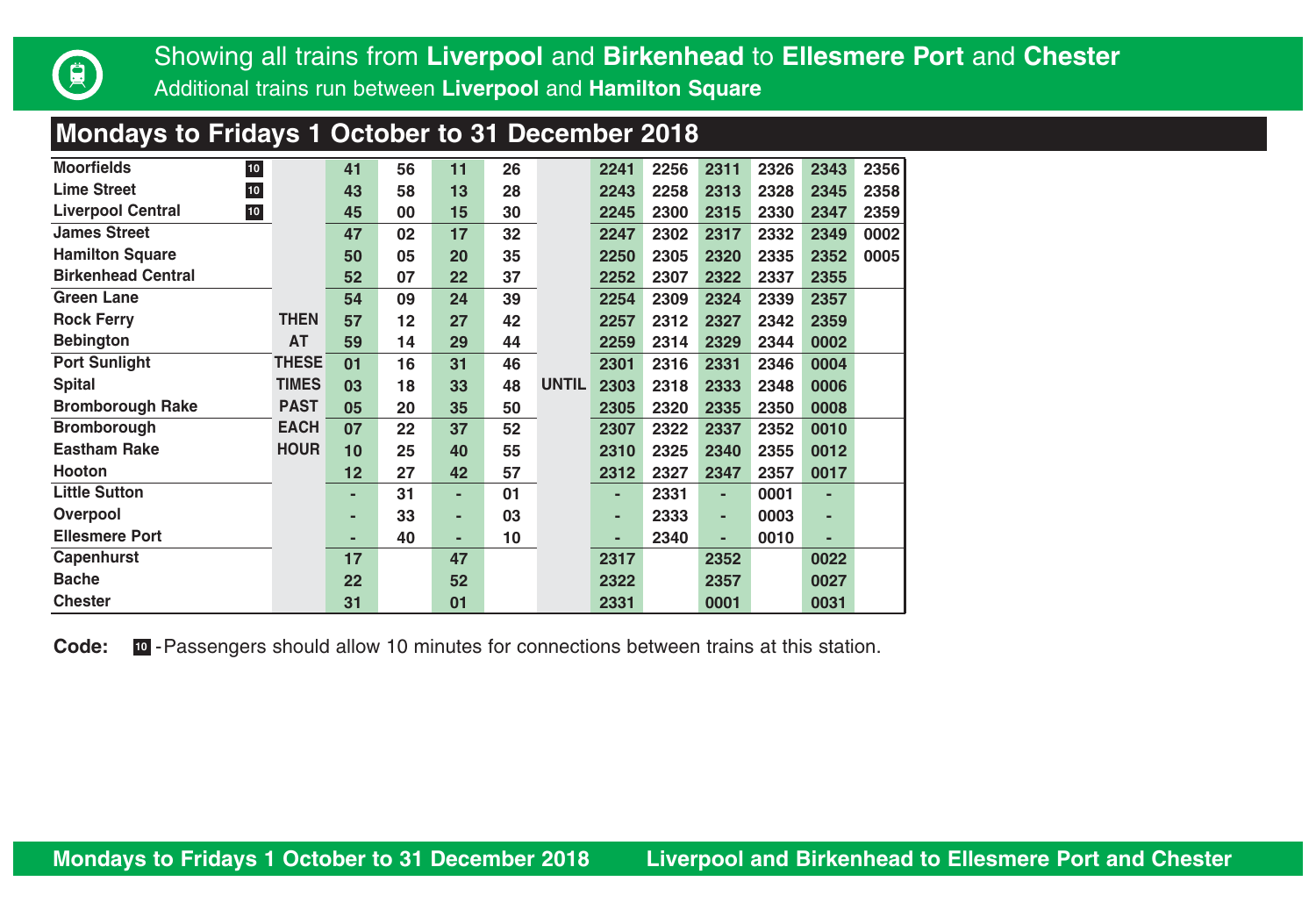

**Saturdays 29 September to 29 December 2018**

| <b>Saturdays 23 September to 23 December 2010</b> |      |      |      |      |      |      |      |      |      |      |      |      |              |    |    |    |    |    |    |
|---------------------------------------------------|------|------|------|------|------|------|------|------|------|------|------|------|--------------|----|----|----|----|----|----|
| <b>Moorfields</b><br>10                           | 0541 | 0548 | 0611 | 0618 | 0641 | 0648 | 0711 | 0718 | 0726 | 0741 | 0748 | 0756 |              | 11 | 18 | 26 | 41 | 48 | 56 |
| <b>Lime Street</b><br>10 <sub>1</sub>             | 0543 | 0550 | 0613 | 0620 | 0643 | 0650 | 0713 | 0720 | 0728 | 0743 | 0750 | 0758 |              | 13 | 20 | 28 | 43 | 50 | 58 |
| <b>Liverpool Central</b><br>10                    | 0545 | 0552 | 0615 | 0622 | 0645 | 0652 | 0715 | 0722 | 0730 | 0745 | 0752 | 0800 |              | 15 | 22 | 30 | 45 | 52 | 00 |
| <b>James Street</b>                               | 0547 | 0554 | 0617 | 0624 | 0647 | 0654 | 0717 | 0724 | 0732 | 0747 | 0754 | 0802 |              | 17 | 24 | 32 | 47 | 54 | 02 |
| <b>Hamilton Square</b>                            | 0550 | 0557 | 0620 | 0627 | 0650 | 0657 | 0720 | 0727 | 0735 | 0750 | 0757 | 0805 |              | 20 | 27 | 35 | 50 | 57 | 05 |
| <b>Birkenhead Central</b>                         | 0552 | 0600 | 0622 | 0630 | 0652 | 0700 | 0722 | 0730 | 0737 | 0752 | 0800 | 0807 |              | 22 | 30 | 37 | 52 | 00 | 07 |
| <b>Green Lane</b>                                 | 0554 | 0602 | 0624 | 0632 | 0654 | 0702 | 0724 | 0732 | 0739 | 0754 | 0802 | 0809 |              | 24 | 32 | 39 | 54 | 02 | 09 |
| <b>Rock Ferry</b>                                 | 0557 | 0604 | 0627 | 0634 | 0657 | 0704 | 0727 | 0734 | 0742 | 0757 | 0804 | 0812 | THEN         | 27 | 34 | 42 | 57 | 04 | 12 |
| <b>Bebington</b>                                  | 0559 | 0607 | 0629 | 0637 | 0659 | 0707 | 0729 | 0737 | 0744 | 0759 | 0807 | 0814 | AT           | 29 | 37 | 44 | 59 | 07 | 14 |
| <b>Port Sunlight</b>                              | 0601 | 0609 | 0631 | 0639 | 0701 | 0709 | 0731 | 0739 | 0746 | 0801 | 0809 | 0816 | <b>THESE</b> | 31 | 39 | 46 | 01 | 09 | 16 |
| <b>Spital</b>                                     | 0603 | 0611 | 0633 | 0641 | 0703 | 0711 | 0733 | 0741 | 0748 | 0803 | 0811 | 0818 | <b>TIMES</b> | 33 | 41 | 48 | 03 | 11 | 18 |
| <b>Bromborough Rake</b>                           | 0605 | 0613 | 0635 | 0643 | 0705 | 0713 | 0735 | 0743 | 0750 | 0805 | 0813 | 0820 | <b>PAST</b>  | 35 | 43 | 50 | 05 | 13 | 20 |
| <b>Bromborough</b>                                | 0607 | 0615 | 0637 | 0645 | 0707 | 0715 | 0737 | 0745 | 0752 | 0807 | 0815 | 0822 | <b>EACH</b>  | 37 | 45 | 52 | 07 | 15 | 22 |
| <b>Eastham Rake</b>                               | 0610 | 0617 | 0640 | 0647 | 0710 | 0717 | 0740 | 0747 | 0755 | 0810 | 0817 | 0825 | <b>HOUR</b>  | 40 | 47 | 55 | 10 | 17 | 25 |
| Hooton                                            | 0612 | 0619 | 0642 | 0649 | 0712 | 0719 | 0742 | 0749 | 0757 | 0812 | 0819 | 0827 |              | 42 | 49 | 57 | 12 | 19 | 27 |
| <b>Little Sutton</b>                              |      | 0624 | ٠    | 0654 | ۰.   | 0724 | ۰.   | 0754 |      | ۰    | 0824 |      |              |    | 54 | ۰  |    | 24 |    |
| Overpool                                          |      | 0626 | ۰.   | 0656 |      | 0726 | ×.   | 0756 |      |      | 0826 |      |              |    | 56 |    |    | 26 |    |
| <b>Ellesmere Port</b>                             |      | 0632 | ۰    | 0702 |      | 0732 | ٠    | 0802 |      |      | 0832 |      |              |    | 02 |    |    | 32 |    |
| Capenhurst                                        | 0617 |      | 0647 |      | 0717 |      | 0747 |      | 0802 | 0817 |      | 0832 |              | 47 |    | 02 | 17 |    | 32 |
| <b>Bache</b>                                      | 0622 |      | 0652 |      | 0722 |      | 0752 |      | 0807 | 0822 |      | 0837 |              | 52 |    | 07 | 22 |    | 37 |
| <b>Chester</b>                                    | 0631 |      | 0701 |      | 0731 |      | 0801 |      | 0816 | 0831 |      | 0846 |              | 01 |    | 16 | 31 |    | 46 |

continued on next page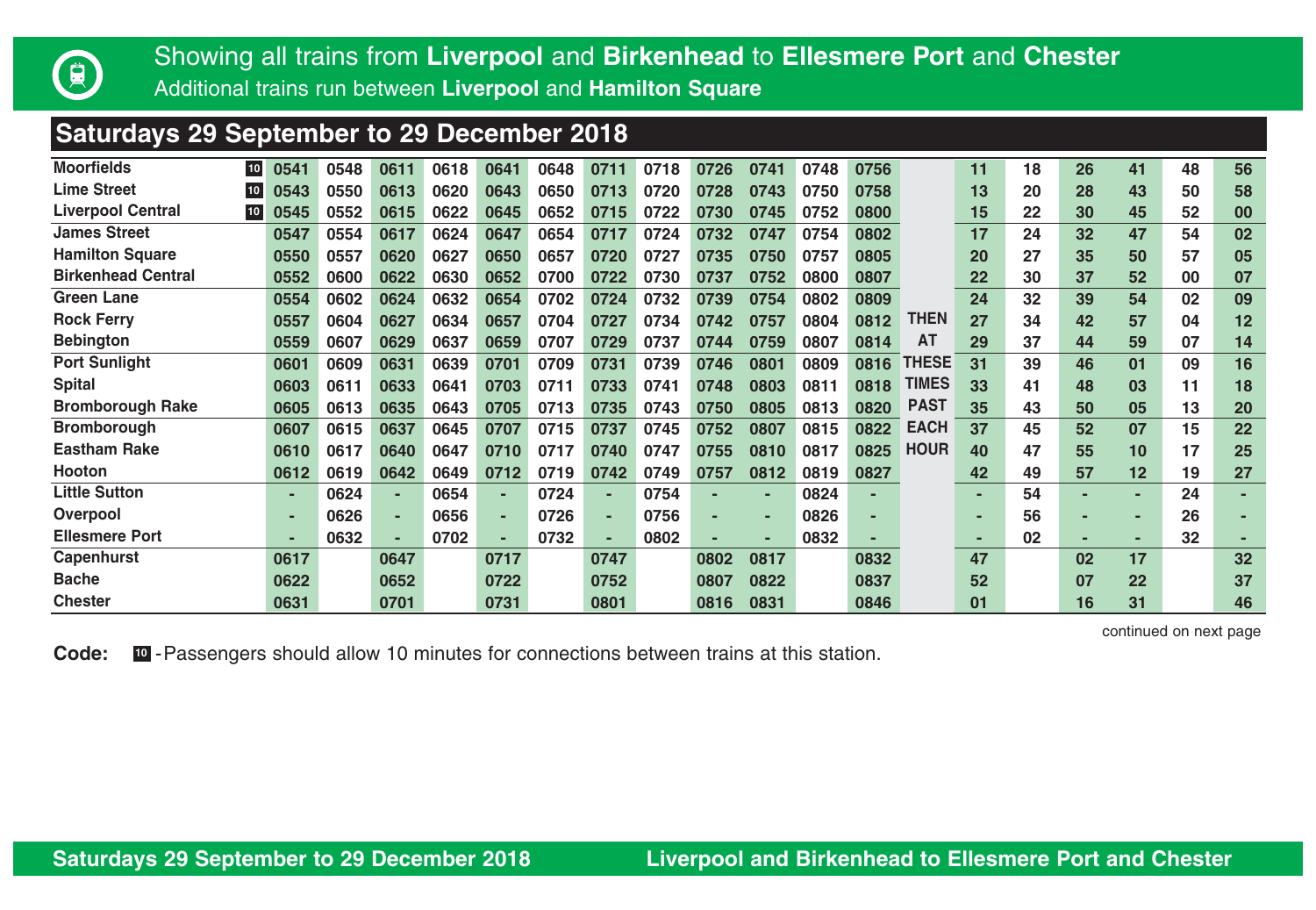

# Showing all trains from **Liverpool** and **Birkenhead** to **Ellesmere Port** and **Chester**<br>Additional trains run between **Liverpool and Hamilton Square**

Additional trains run between **Liverpool** and **Hamilton Square**

## **Saturdays 29 September to 29 December 2018**

| <b>Moorfields</b>         | $10$       |              | 1848 | 1856 | 1911 | 1926 | 1941 | 1956 |             | 11 | 26 | 41 | 56 |              | 2241 | 2256 | 2311 | 2326 | 2343 | 2356 |
|---------------------------|------------|--------------|------|------|------|------|------|------|-------------|----|----|----|----|--------------|------|------|------|------|------|------|
| <b>Lime Street</b>        | ${\bf 10}$ |              | 1850 | 1858 | 1913 | 1928 | 1943 | 1958 |             | 13 | 28 | 43 | 58 |              | 2243 | 2258 | 2313 | 2328 | 2345 | 2358 |
| <b>Liverpool Central</b>  | 10         |              | 1852 | 1900 | 1915 | 1930 | 1945 | 2000 |             | 15 | 30 | 45 | 00 |              | 2245 | 2300 | 2315 | 2330 | 2347 | 2359 |
| <b>James Street</b>       |            |              | 1854 | 1902 | 1917 | 1932 | 1947 | 2002 |             | 17 | 32 | 47 | 02 |              | 2247 | 2302 | 2317 | 2332 | 2349 | 0002 |
| <b>Hamilton Square</b>    |            |              | 1857 | 1905 | 1920 | 1935 | 1950 | 2005 |             | 20 | 35 | 50 | 05 |              | 2250 | 2305 | 2320 | 2335 | 2352 | 0005 |
| <b>Birkenhead Central</b> |            |              | 1900 | 1907 | 1922 | 1937 | 1952 | 2007 |             | 22 | 37 | 52 | 07 |              | 2252 | 2307 | 2322 | 2337 | 2355 |      |
| <b>Green Lane</b>         |            |              | 1902 | 1909 | 1924 | 1939 | 1954 | 2009 |             | 24 | 39 | 54 | 09 |              | 2254 | 2309 | 2324 | 2339 | 2357 |      |
| <b>Rock Ferry</b>         |            |              | 1904 | 1912 | 1927 | 1942 | 1957 | 2012 | THEN        | 27 | 42 | 57 | 12 |              | 2257 | 2312 | 2327 | 2342 | 2359 |      |
| <b>Bebington</b>          |            |              | 1907 | 1914 | 1929 | 1944 | 1959 | 2014 | <b>AT</b>   | 29 | 44 | 59 | 14 |              | 2259 | 2314 | 2329 | 2344 | 0002 |      |
| <b>Port Sunlight</b>      |            |              | 1909 | 1916 | 1931 | 1946 | 2001 | 2016 | THESE       | 31 | 46 | 01 | 16 |              | 2301 | 2316 | 2331 | 2346 | 0004 |      |
| <b>Spital</b>             |            | <b>UNTIL</b> | 1911 | 1918 | 1933 | 1948 | 2003 | 2018 | TIMES       | 33 | 48 | 03 | 18 | <b>UNTIL</b> | 2303 | 2318 | 2333 | 2348 | 0006 |      |
| <b>Bromborough Rake</b>   |            |              | 1913 | 1920 | 1935 | 1950 | 2005 | 2020 | <b>PAST</b> | 35 | 50 | 05 | 20 |              | 2305 | 2320 | 2335 | 2350 | 0008 |      |
| <b>Bromborough</b>        |            |              | 1915 | 1922 | 1937 | 1952 | 2007 | 2022 | <b>EACH</b> | 37 | 52 | 07 | 22 |              | 2307 | 2322 | 2337 | 2352 | 0010 |      |
| <b>Eastham Rake</b>       |            |              | 1917 | 1925 | 1940 | 1955 | 2010 | 2025 | <b>HOUR</b> | 40 | 55 | 10 | 25 |              | 2310 | 2325 | 2340 | 2355 | 0012 |      |
| <b>Hooton</b>             |            |              | 1919 | 1927 | 1942 | 1957 | 2012 | 2027 |             | 42 | 57 | 12 | 27 |              | 2312 | 2327 | 2347 | 2357 | 0017 |      |
| <b>Little Sutton</b>      |            |              | 1924 | ۰    | ۰    | 2001 |      | 2031 |             |    | 01 |    | 31 |              |      | 2331 | ٠    | 0001 |      |      |
| Overpool                  |            |              | 1926 |      |      | 2003 |      | 2033 |             | ۰  | 03 |    | 33 |              |      | 2333 | ٠    | 0003 |      |      |
| <b>Ellesmere Port</b>     |            |              | 1932 | ۰    |      | 2010 |      | 2040 |             | ۰  | 10 | -  | 40 |              |      | 2340 | ۰.   | 0010 |      |      |
| Capenhurst                |            |              |      | 1932 | 1947 |      | 2017 |      |             | 47 |    | 17 |    |              | 2317 |      | 2352 |      | 0022 |      |
| <b>Bache</b>              |            |              |      | 1937 | 1952 |      | 2022 |      |             | 52 |    | 22 |    |              | 2322 |      | 2357 |      | 0027 |      |
| <b>Chester</b>            |            |              |      | 1946 | 2001 |      | 2031 |      |             | 01 |    | 31 |    |              | 2331 |      | 0001 |      | 0031 |      |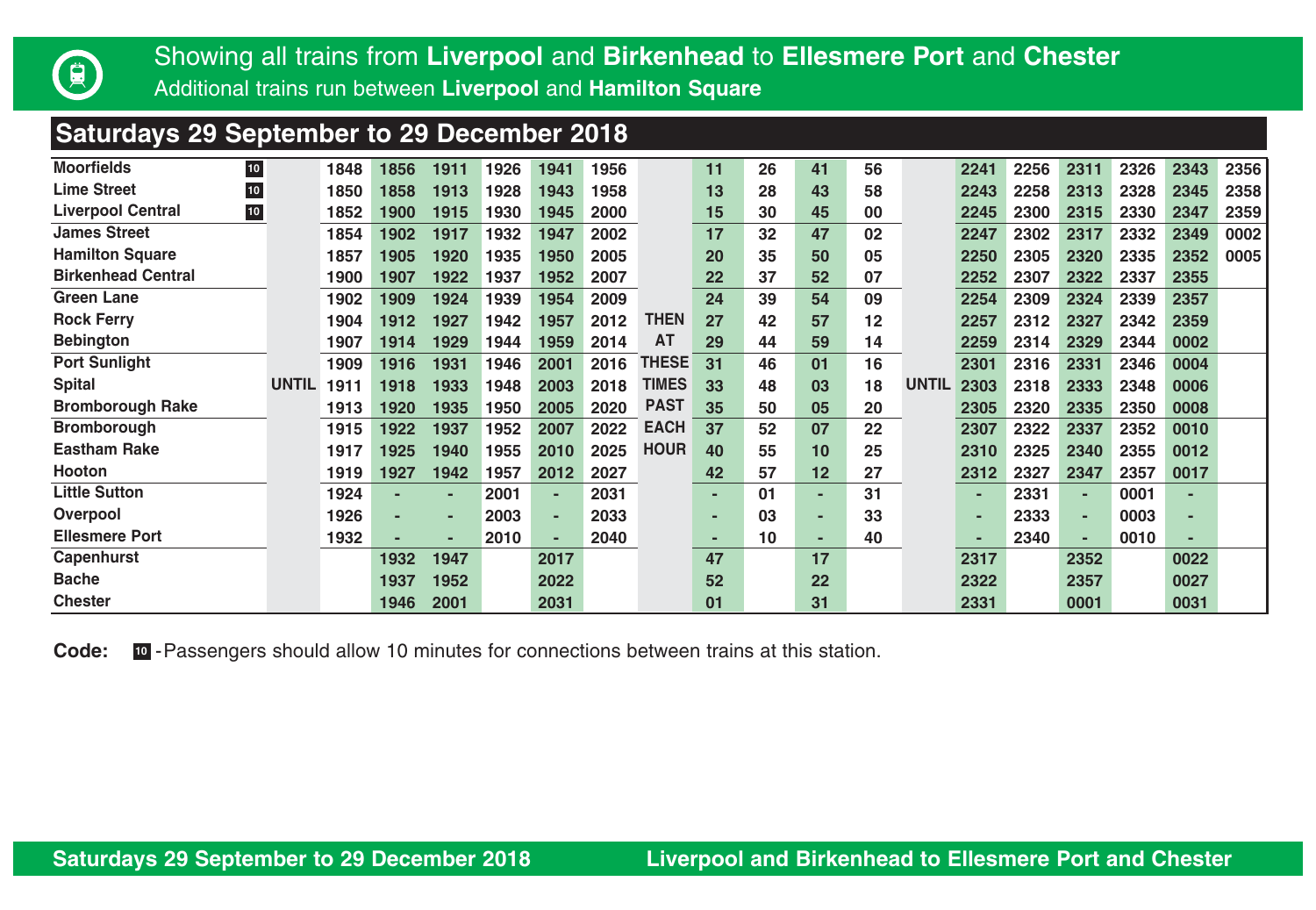

### **Sundays 30 September to 30 December 2018**

| <b>Moorfields</b>         | $10$ | 0756 | 0811 | 0826 | 0841 |              | 56 | 11 | 26 | 41 |              | 2241 | 2256 | 2311 | 2326 | 2343 | 2356 |
|---------------------------|------|------|------|------|------|--------------|----|----|----|----|--------------|------|------|------|------|------|------|
| <b>Lime Street</b>        | $10$ | 0758 | 0813 | 0828 | 0843 |              | 58 | 13 | 28 | 43 |              | 2243 | 2258 | 2313 | 2328 | 2345 | 2358 |
| <b>Liverpool Central</b>  | 10   | 0800 | 0815 | 0830 | 0845 |              | 00 | 15 | 30 | 45 |              | 2245 | 2300 | 2315 | 2330 | 2347 | 2359 |
| <b>James Street</b>       |      | 0802 | 0817 | 0832 | 0847 |              | 02 | 17 | 32 | 47 |              | 2247 | 2302 | 2317 | 2332 | 2349 | 0002 |
| <b>Hamilton Square</b>    |      | 0805 | 0820 | 0835 | 0850 |              | 05 | 20 | 35 | 50 |              | 2250 | 2305 | 2320 | 2335 | 2352 | 0005 |
| <b>Birkenhead Central</b> |      | 0807 | 0822 | 0837 | 0852 |              | 07 | 22 | 37 | 52 |              | 2252 | 2307 | 2322 | 2337 | 2355 |      |
| <b>Green Lane</b>         |      | 0809 | 0824 | 0839 | 0854 |              | 09 | 24 | 39 | 54 |              | 2254 | 2309 | 2324 | 2339 | 2357 |      |
| <b>Rock Ferry</b>         |      | 0812 | 0827 | 0842 | 0857 | <b>THEN</b>  | 12 | 27 | 42 | 57 |              | 2257 | 2312 | 2327 | 2342 | 2359 |      |
| <b>Bebington</b>          |      | 0814 | 0829 | 0844 | 0859 | AT           | 14 | 29 | 44 | 59 |              | 2259 | 2314 | 2329 | 2344 | 0002 |      |
| <b>Port Sunlight</b>      |      | 0816 | 0831 | 0846 | 0901 | <b>THESE</b> | 16 | 31 | 46 | 01 |              | 2301 | 2316 | 2331 | 2346 | 0004 |      |
| <b>Spital</b>             |      | 0818 | 0833 | 0848 | 0903 | <b>TIMES</b> | 18 | 33 | 48 | 03 | <b>UNTIL</b> | 2303 | 2318 | 2333 | 2348 | 0006 |      |
| <b>Bromborough Rake</b>   |      | 0820 | 0835 | 0850 | 0905 | <b>PAST</b>  | 20 | 35 | 50 | 05 |              | 2305 | 2320 | 2335 | 2350 | 0008 |      |
| <b>Bromborough</b>        |      | 0822 | 0837 | 0852 | 0907 | <b>EACH</b>  | 22 | 37 | 52 | 07 |              | 2307 | 2322 | 2337 | 2352 | 0010 |      |
| <b>Eastham Rake</b>       |      | 0825 | 0840 | 0855 | 0910 | <b>HOUR</b>  | 25 | 40 | 55 | 10 |              | 2310 | 2325 | 2340 | 2355 | 0012 |      |
| Hooton                    |      | 0827 | 0842 | 0857 | 0912 |              | 27 | 42 | 57 | 12 |              | 2312 | 2327 | 2347 | 2357 | 0017 |      |
| <b>Little Sutton</b>      |      | 0831 |      | 0901 |      |              | 31 | ٠  | 01 | ۰  |              |      | 2331 | ۰.   | 0001 |      |      |
| Overpool                  |      | 0833 |      | 0903 |      |              | 33 | ۰  | 03 |    |              |      | 2333 | ۰    | 0003 |      |      |
| <b>Ellesmere Port</b>     |      | 0838 |      | 0910 |      |              | 40 | ۰  | 10 | ۰  |              |      | 2340 |      | 0010 |      |      |
| Capenhurst                |      |      | 0847 |      | 0917 |              |    | 47 |    | 17 |              | 2317 |      | 2352 |      | 0022 |      |
| <b>Bache</b>              |      |      | 0852 |      | 0922 |              |    | 52 |    | 22 |              | 2322 |      | 2357 |      | 0027 |      |
| <b>Chester</b>            |      |      | 0901 |      | 0931 |              |    | 01 |    | 31 |              | 2331 |      | 0001 |      | 0031 |      |

**Code:**  $\Box$  - Passengers should allow 10 minutes for connections between trains at this station.

**Connections:** For **Crewe, North Wales Coast, Wrexham, Shrewsbury, London, Cardiff and Birmingham** - change at Chester.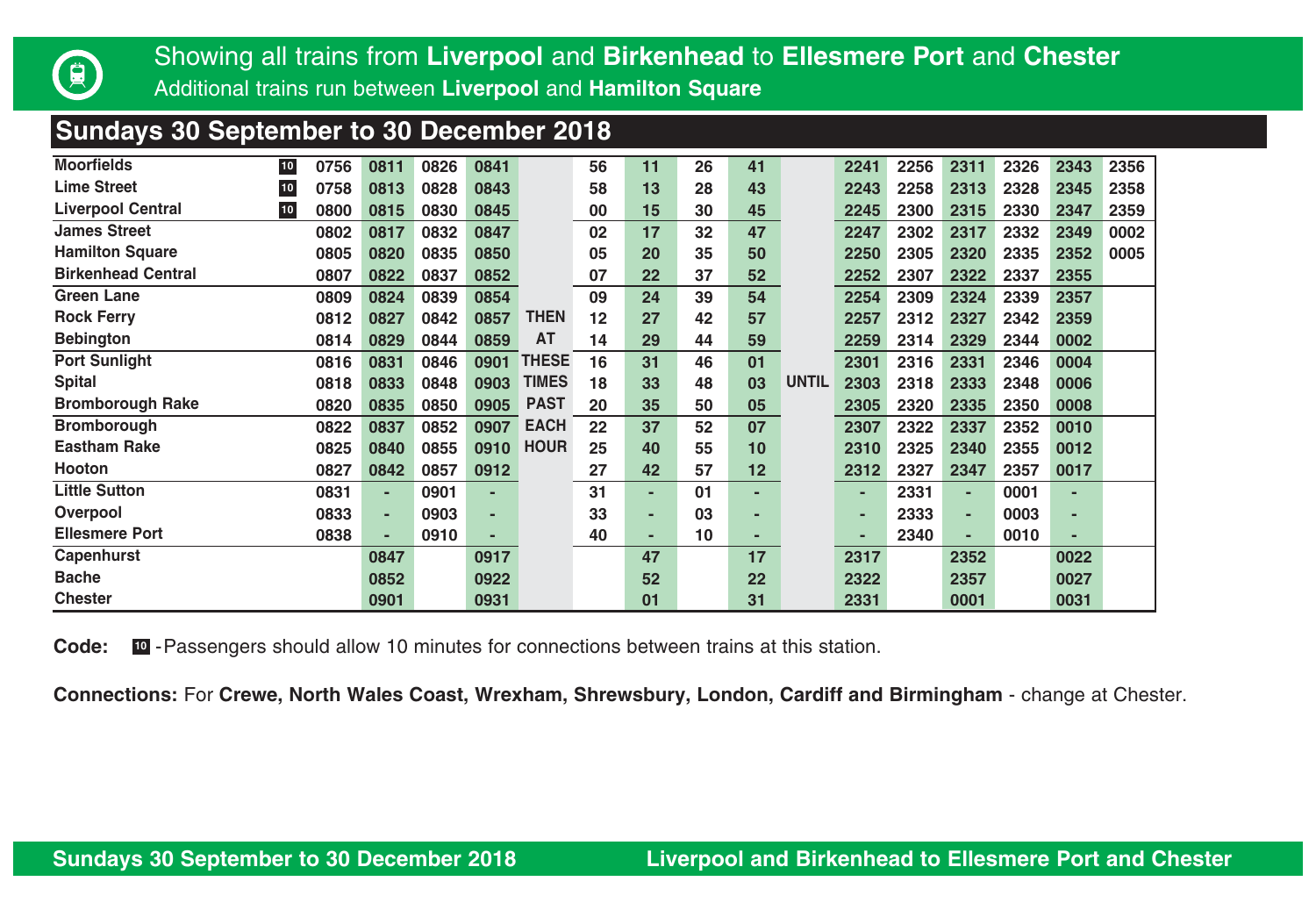

## **Mondays to Fridays 1 October to 31 December 2018**

| <b>Chester</b>            |         |      |      | 0555 |      | 0625 |      | 0655 |      | 0710 | 0725 |      |              | 40 | 55 |    | 10             | 25 |    |
|---------------------------|---------|------|------|------|------|------|------|------|------|------|------|------|--------------|----|----|----|----------------|----|----|
| <b>Bache</b>              |         |      |      | 0558 |      | 0628 |      | 0658 |      | 0713 | 0728 |      |              | 43 | 58 |    | 13             | 28 |    |
| Capenhurst                |         |      |      | 0604 |      | 0634 |      | 0704 |      | 0719 | 0734 |      |              | 49 | 04 |    | 19             | 34 |    |
| <b>Ellesmere Port</b>     |         |      |      | ٠    | 0607 |      | 0637 | ۰.   | 0707 |      | ۰    | 0737 |              | ٠  | ۰  | 07 | ٠              | ٠  | 37 |
| Overpool                  |         |      |      |      | 0610 |      | 0640 | ۰    | 0710 |      |      | 0740 |              |    | ۰  | 10 | ۰              | н  | 40 |
| <b>Little Sutton</b>      |         |      |      | ٠    | 0612 |      | 0642 | ٠    | 0712 |      | ۰    | 0742 |              |    |    | 12 | ٠              | н  | 42 |
| Hooton                    |         | 0539 | 0546 | 0609 | 0617 | 0639 | 0647 | 0709 | 0717 | 0724 | 0739 | 0747 |              | 54 | 09 | 17 | 24             | 39 | 47 |
| <b>Eastham Rake</b>       |         | 0541 | 0549 | 0611 | 0619 | 0641 | 0649 | 0711 | 0719 | 0726 | 0741 | 0749 | <b>THEN</b>  | 56 | 11 | 19 | 26             | 41 | 49 |
| <b>Bromborough</b>        |         | 0544 | 0552 | 0614 | 0622 | 0644 | 0652 | 0714 | 0722 | 0729 | 0744 | 0752 | AT           | 59 | 14 | 22 | 29             | 44 | 52 |
| <b>Bromborough Rake</b>   |         | 0547 | 0554 | 0617 | 0624 | 0647 | 0654 | 0717 | 0724 | 0732 | 0747 | 0754 | <b>THESE</b> | 02 | 17 | 24 | 32             | 47 | 54 |
| <b>Spital</b>             |         | 0549 | 0557 | 0619 | 0627 | 0649 | 0657 | 0719 | 0727 | 0734 | 0749 | 0757 | <b>TIMES</b> | 04 | 19 | 27 | 34             | 49 | 57 |
| <b>Port Sunlight</b>      |         | 0551 | 0559 | 0621 | 0629 | 0651 | 0659 | 0721 | 0729 | 0736 | 0751 | 0759 | <b>PAST</b>  | 06 | 21 | 29 | 36             | 51 | 59 |
| <b>Bebington</b>          |         | 0554 | 0601 | 0624 | 0631 | 0654 | 0701 | 0724 | 0731 | 0739 | 0754 | 0801 | <b>EACH</b>  | 09 | 24 | 31 | 39             | 54 | 01 |
| <b>Rock Ferry</b>         | 0535    | 0557 | 0605 | 0627 | 0635 | 0657 | 0705 | 0727 | 0735 | 0742 | 0757 | 0805 | <b>HOUR</b>  | 12 | 27 | 35 | 42             | 57 | 05 |
| Green Lane                | 0537    | 0600 | 0607 | 0630 | 0637 | 0700 | 0707 | 0730 | 0737 | 0745 | 0800 | 0807 |              | 15 | 30 | 37 | 45             | 00 | 07 |
| <b>Birkenhead Central</b> | 0542    | 0604 | 0612 | 0634 | 0642 | 0704 | 0712 | 0734 | 0742 | 0749 | 0804 | 0812 |              | 19 | 34 | 42 | 49             | 04 | 12 |
| <b>Hamilton Square</b>    | 0544    | 0606 | 0614 | 0636 | 0644 | 0706 | 0714 | 0736 | 0744 | 0751 | 0806 | 0814 |              | 21 | 36 | 44 | 51             | 06 | 14 |
| <b>James Street</b>       | 0547    | 0609 | 0617 | 0639 | 0647 | 0709 | 0717 | 0739 | 0747 | 0754 | 0809 | 0817 |              | 24 | 39 | 47 | 54             | 09 | 17 |
| <b>Moorfields</b>         | 10 0548 | 0611 | 0618 | 0641 | 0648 | 0711 | 0718 | 0741 | 0748 | 0756 | 0811 | 0818 |              | 26 | 41 | 48 | 56             | 11 | 18 |
| <b>Lime Street</b>        | 10 0550 | 0613 | 0620 | 0643 | 0650 | 0713 | 0720 | 0743 | 0750 | 0758 | 0813 | 0820 |              | 28 | 43 | 50 | 58             | 13 | 20 |
| <b>Liverpool Central</b>  | 10 0552 | 0615 | 0622 | 0645 | 0652 | 0715 | 0722 | 0745 | 0752 | 0800 | 0815 | 0822 |              | 30 | 45 | 52 | 0 <sup>0</sup> | 15 | 22 |

continued on next page

**Code:** -Allow 10 minutes for connections between trains at this station. **<sup>10</sup>**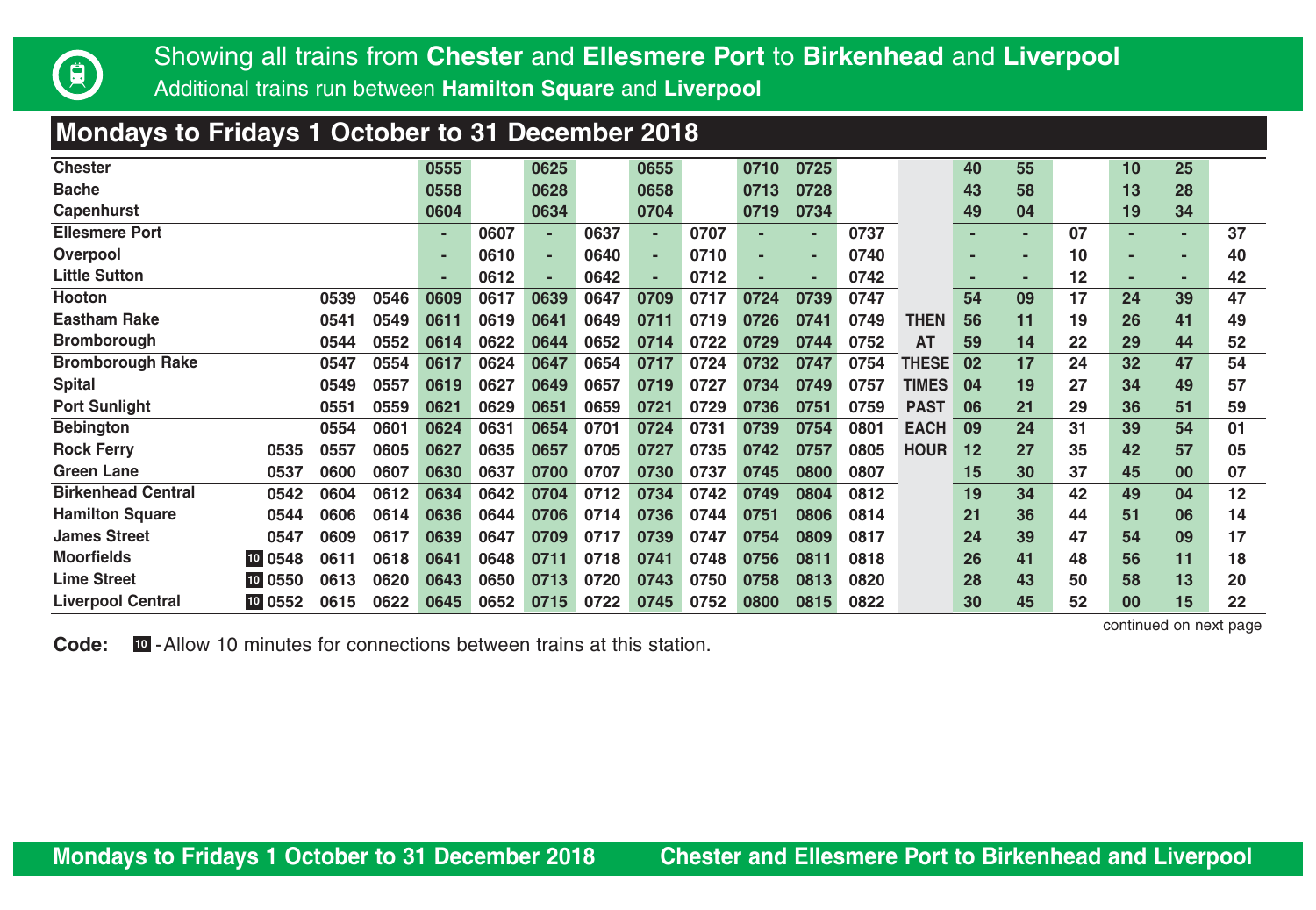

## **Mondays to Fridays 1 October to 31 December 2018**

| <b>Chester</b>                     |              |      | 1810 | 1825 |      | 1855 |              |    | 25 |    | 55 |              | 2225 |      | 2300 |      | 2330 |
|------------------------------------|--------------|------|------|------|------|------|--------------|----|----|----|----|--------------|------|------|------|------|------|
| <b>Bache</b>                       |              |      | 1813 | 1828 |      | 1858 |              |    | 28 |    | 58 |              | 2228 |      | 2303 |      | 2333 |
| Capenhurst                         |              |      | 1819 | 1834 |      | 1904 |              |    | 34 |    | 04 |              | 2234 |      | 2309 |      | 2339 |
| <b>Ellesmere Port</b>              |              | 1807 |      | ۰    | 1844 | ٠    |              | 14 | ۰  | 44 | ۰  |              | ۰    | 2244 |      | 2319 | ٠    |
| Overpool                           |              | 1810 |      |      | 1847 | ٠    |              | 17 | ٠  | 47 |    |              |      | 2247 |      | 2322 | ٠    |
| <b>Little Sutton</b>               |              | 1812 |      |      | 1849 |      |              | 19 |    | 49 |    |              |      | 2249 |      | 2324 |      |
| <b>Hooton</b>                      |              | 1817 | 1824 | 1839 | 1854 | 1909 |              | 24 | 39 | 54 | 09 |              | 2239 | 2254 | 2314 | 2329 | 2345 |
| <b>Eastham Rake</b>                |              | 1819 | 1826 | 1841 | 1856 | 1911 | THEN         | 26 | 41 | 56 | 11 |              | 2241 | 2256 | 2316 | 2331 |      |
| <b>Bromborough</b>                 |              | 1822 | 1829 | 1844 | 1859 | 1914 | AT           | 29 | 44 | 59 | 14 |              | 2244 | 2259 | 2319 | 2333 |      |
| <b>Bromborough Rake</b>            |              | 1824 | 1832 | 1847 | 1901 | 1917 | <b>THESE</b> | 31 | 47 | 01 | 17 |              | 2247 | 2301 | 2322 | 2335 |      |
| <b>Spital</b>                      | <b>UNTIL</b> | 1827 | 1834 | 1849 | 1904 | 1919 | <b>TIMES</b> | 34 | 49 | 04 | 19 | <b>UNTIL</b> | 2249 | 2303 | 2324 | 2337 |      |
| <b>Port Sunlight</b>               |              | 1829 | 1836 | 1851 | 1906 | 1921 | <b>PAST</b>  | 36 | 51 | 06 | 21 |              | 2251 | 2305 | 2326 | 2339 |      |
| <b>Bebington</b>                   |              | 1831 | 1839 | 1854 | 1908 | 1924 | <b>EACH</b>  | 38 | 54 | 08 | 24 |              | 2254 | 2307 | 2329 | 2341 |      |
| <b>Rock Ferry</b>                  |              | 1835 | 1842 | 1857 | 1912 | 1927 | <b>HOUR</b>  | 42 | 57 | 12 | 27 |              | 2257 | 2312 | 2332 | 2344 |      |
| Green Lane                         |              | 1837 | 1845 | 1900 | 1914 | 1930 |              | 44 | 00 | 14 | 30 |              | 2300 | 2315 | 2335 | 2347 |      |
| <b>Birkenhead Central</b>          |              | 1842 | 1849 | 1904 | 1919 | 1934 |              | 49 | 04 | 19 | 34 |              | 2304 | 2319 | 2337 | 2349 |      |
| <b>Hamilton Square</b>             |              | 1844 | 1851 | 1906 | 1921 | 1936 |              | 51 | 06 | 21 | 36 |              | 2306 | 2321 | 2339 | 2351 |      |
| <b>James Street</b>                |              | 1847 | 1854 | 1909 | 1924 | 1939 |              | 54 | 09 | 24 | 39 |              | 2309 | 2324 | 2342 | 2354 |      |
| <b>Moorfields</b><br>${\bf 10}$    |              | 1848 | 1856 | 1911 | 1925 | 1941 |              | 55 | 11 | 25 | 41 |              | 2311 | 2326 | 2343 | 2356 |      |
| <b>Lime Street</b><br>${\bf 10}$   |              | 1850 | 1858 | 1913 | 1927 | 1943 |              | 57 | 13 | 27 | 43 |              | 2313 | 2328 | 2345 | 2358 |      |
| <b>Liverpool Central</b><br>$10\,$ |              | 1852 | 1900 | 1915 | 1929 | 1945 |              | 00 | 15 | 30 | 45 |              | 2315 | 2330 | 2347 | 2359 |      |

**Code:** -Allow 10 minutes for connections between trains at this station. **10**

#### **Connections:**

For **New Brighton and West Kirby** - change at Hamilton Square.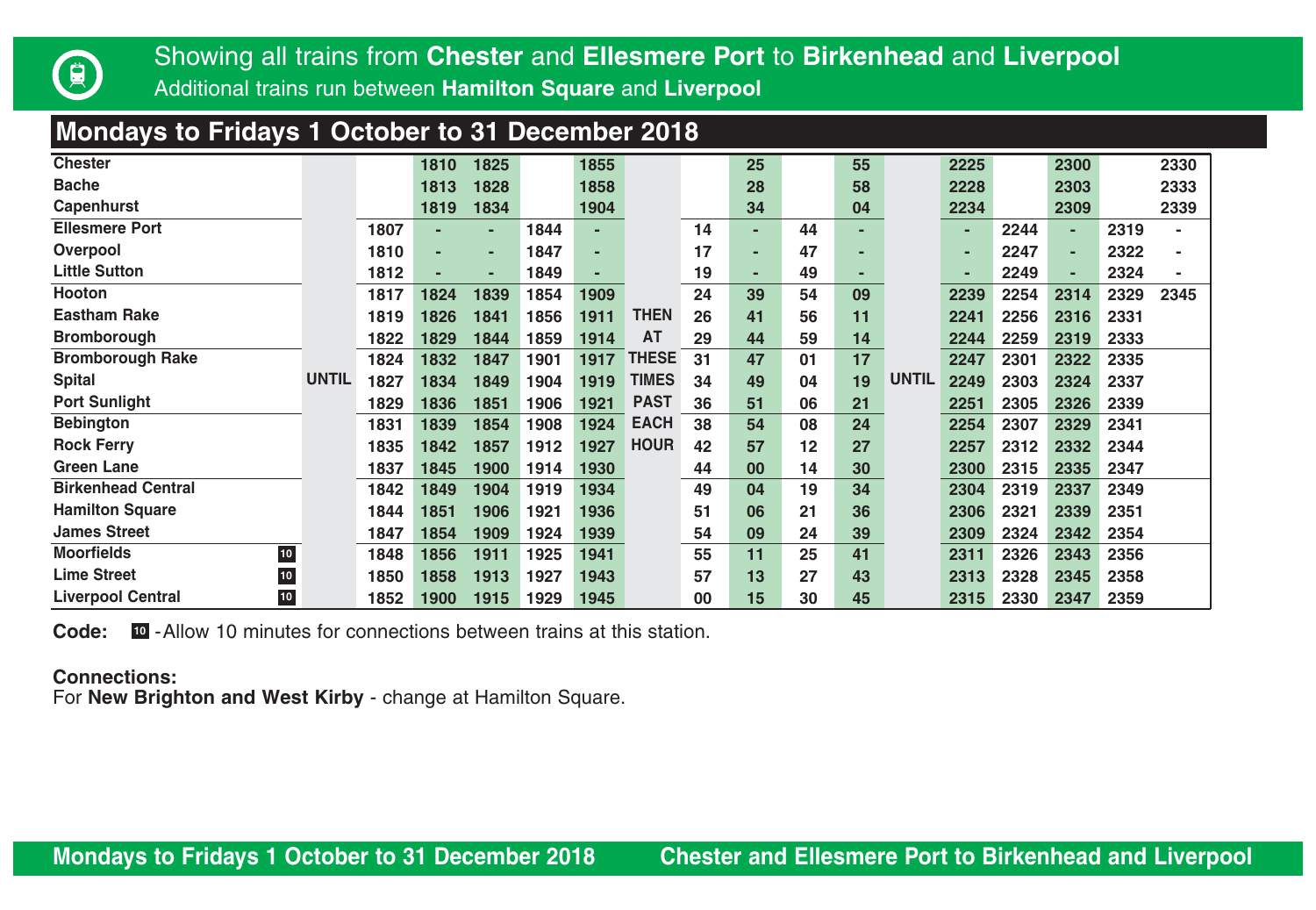

## **Saturdays 29 September to 29 December 2018**

| <b>Chester</b>                   |              |      | 0555 |      | 0625 |      | 0655 |      | 0725 |      | 0755 |              |    | 10 | 25 |    | 40 |
|----------------------------------|--------------|------|------|------|------|------|------|------|------|------|------|--------------|----|----|----|----|----|
| <b>Bache</b>                     |              |      | 0558 |      | 0628 |      | 0658 |      | 0728 |      | 0758 |              |    | 13 | 28 |    | 43 |
| Capenhurst                       |              |      | 0604 |      | 0634 |      | 0704 |      | 0734 |      | 0804 |              |    | 19 | 34 |    | 49 |
| <b>Ellesmere Port</b>            |              |      |      | 0607 |      | 0637 | ٠    | 0707 |      | 0737 |      |              | 07 |    | ۰  | 37 |    |
| Overpool                         |              |      |      | 0610 |      | 0640 | ×.   | 0710 |      | 0740 | ۰    |              | 10 |    |    | 40 |    |
| <b>Little Sutton</b>             |              |      | ۰    | 0612 |      | 0642 | ٠    | 0712 |      | 0742 |      |              | 12 |    |    | 42 |    |
| Hooton                           | 0539         | 0546 | 0609 | 0617 | 0639 | 0647 | 0709 | 0717 | 0739 | 0747 | 0809 |              | 17 | 24 | 39 | 47 | 54 |
| <b>Eastham Rake</b>              | 0541         | 0549 | 0611 | 0619 | 0641 | 0649 | 0711 | 0719 | 0741 | 0749 | 0811 | <b>THEN</b>  | 19 | 26 | 41 | 49 | 56 |
| <b>Bromborough</b>               | 0544         | 0552 | 0614 | 0622 | 0644 | 0652 | 0714 | 0722 | 0744 | 0752 | 0814 | AT           | 22 | 29 | 44 | 52 | 59 |
| <b>Bromborough Rake</b>          | 0547         | 0554 | 0617 | 0624 | 0647 | 0654 | 0717 | 0724 | 0747 | 0754 | 0817 | <b>THESE</b> | 24 | 32 | 47 | 54 | 02 |
| <b>Spital</b>                    | 0549         | 0557 | 0619 | 0627 | 0649 | 0657 | 0719 | 0727 | 0749 | 0757 | 0819 | <b>TIMES</b> | 27 | 34 | 49 | 57 | 04 |
| <b>Port Sunlight</b>             | 0551         | 0559 | 0621 | 0629 | 0651 | 0659 | 0721 | 0729 | 0751 | 0759 | 0821 | <b>PAST</b>  | 29 | 36 | 51 | 59 | 06 |
| <b>Bebington</b>                 | 0554         | 0601 | 0624 | 0631 | 0654 | 0701 | 0724 | 0731 | 0754 | 0801 | 0824 | <b>EACH</b>  | 31 | 39 | 54 | 01 | 09 |
| <b>Rock Ferry</b>                | 0535<br>0557 | 0605 | 0627 | 0635 | 0657 | 0705 | 0727 | 0735 | 0757 | 0805 | 0827 | <b>HOUR</b>  | 35 | 42 | 57 | 05 | 12 |
| Green Lane                       | 0600<br>0537 | 0607 | 0630 | 0637 | 0700 | 0707 | 0730 | 0737 | 0800 | 0807 | 0830 |              | 37 | 45 | 00 | 07 | 15 |
| <b>Birkenhead Central</b>        | 0604<br>0542 | 0612 | 0634 | 0642 | 0704 | 0712 | 0734 | 0742 | 0804 | 0812 | 0834 |              | 42 | 49 | 04 | 12 | 19 |
| <b>Hamilton Square</b>           | 0606<br>0544 | 0614 | 0636 | 0644 | 0706 | 0714 | 0736 | 0744 | 0806 | 0814 | 0836 |              | 44 | 51 | 06 | 14 | 21 |
| <b>James Street</b>              | 0609<br>0547 | 0617 | 0639 | 0647 | 0709 | 0717 | 0739 | 0747 | 0809 | 0817 | 0839 |              | 47 | 54 | 09 | 17 | 24 |
| <b>Moorfields</b><br>$10$        | 0611<br>0548 | 0618 | 0641 | 0648 | 0711 | 0718 | 0741 | 0748 | 0811 | 0818 | 0841 |              | 48 | 56 | 11 | 18 | 26 |
| <b>Lime Street</b><br>$10$       | 0613<br>0550 | 0620 | 0643 | 0650 | 0713 | 0720 | 0743 | 0750 | 0813 | 0820 | 0843 |              | 50 | 58 | 13 | 20 | 28 |
| <b>Liverpool Central</b><br>$10$ | 0615<br>0552 | 0622 | 0645 | 0652 | 0715 | 0722 | 0745 | 0752 | 0815 | 0822 | 0845 |              | 52 | 00 | 15 | 22 | 30 |

**Code: 10** -Allow 10 minutes for connections between trains at this station

continued on next page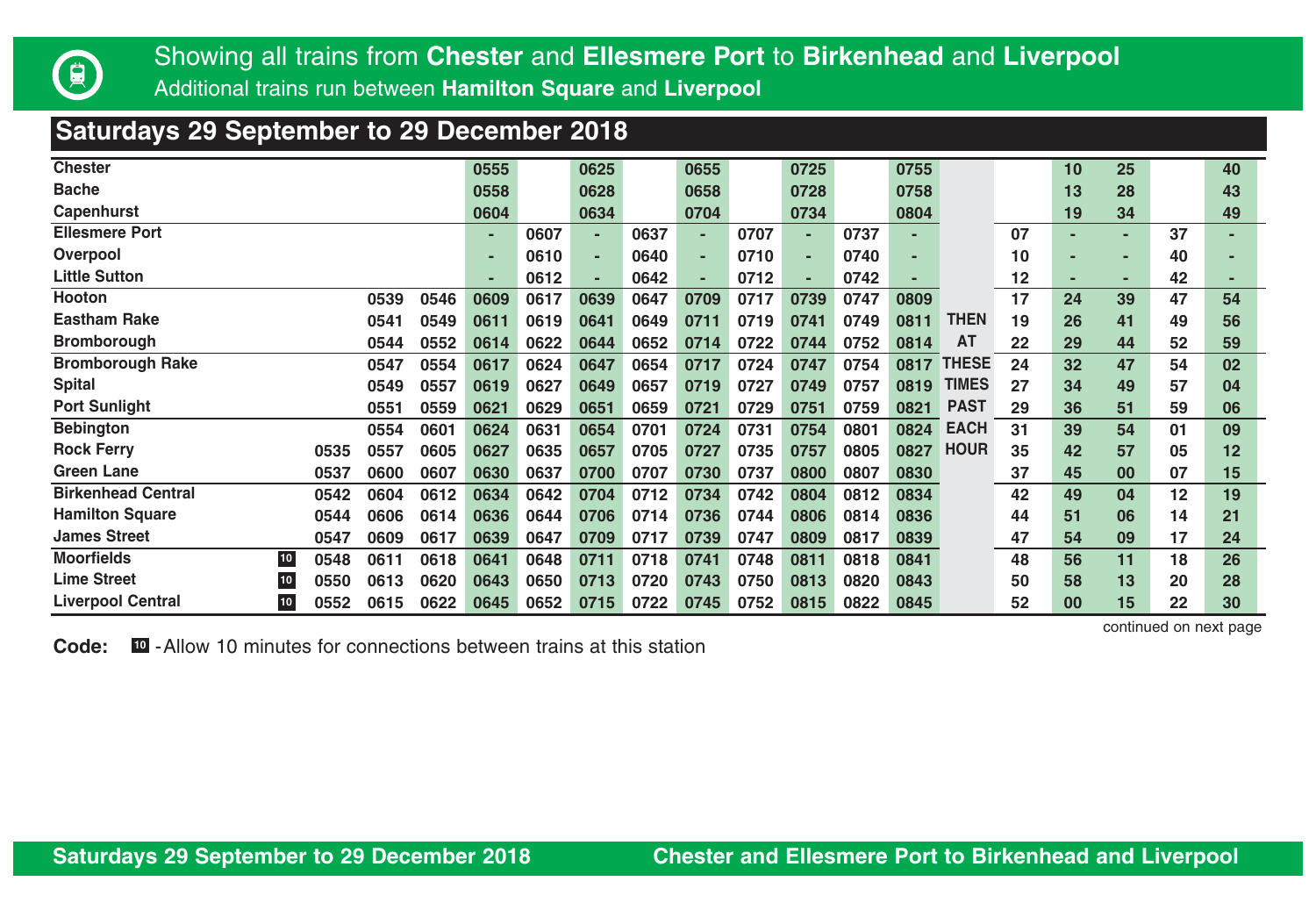

## **Saturdays 29 September to 29 December 2018**

| <b>Chester</b>                     | 55 |              | 1755 |      | 1810 | 1825 |      |              | 55 |    | 25      |    |              | 2225 |      | 2300 |      | 2330 |
|------------------------------------|----|--------------|------|------|------|------|------|--------------|----|----|---------|----|--------------|------|------|------|------|------|
| <b>Bache</b>                       | 58 |              | 1758 |      | 1813 | 1828 |      |              | 58 |    | 28      |    |              | 2228 |      | 2303 |      | 2333 |
| Capenhurst                         | 04 |              | 1804 |      | 1819 | 1834 |      |              | 04 |    | 34      |    |              | 2234 |      | 2309 |      | 2339 |
| <b>Ellesmere Port</b>              |    |              | ۰    | 1807 | ۰    |      | 1844 |              |    | 14 | н.      | 44 |              |      | 2244 | ٠    | 2319 |      |
| Overpool                           | ۰  |              |      | 1810 | ۰    |      | 1847 |              |    | 17 | ۰.      | 47 |              |      | 2247 | ٠    | 2322 |      |
| <b>Little Sutton</b>               |    |              | ۰    | 1812 |      |      | 1849 |              |    | 19 | ۰       | 49 |              |      | 2249 | ٠    | 2324 |      |
| <b>Hooton</b>                      | 09 |              | 1809 | 1817 | 1824 | 1839 | 1854 |              | 09 | 24 | 39      | 54 |              | 2239 | 2254 | 2314 | 2329 | 2345 |
| <b>Eastham Rake</b>                | 11 |              | 1811 | 1819 | 1826 | 1841 | 1856 | <b>THEN</b>  | 11 | 26 | 41      | 56 |              | 2241 | 2256 | 2316 | 2331 |      |
| <b>Bromborough</b>                 | 14 |              | 1814 | 1822 | 1829 | 1844 | 1859 | AT           | 14 | 29 | 44      | 59 |              | 2244 | 2259 | 2319 | 2333 |      |
| <b>Bromborough Rake</b>            | 17 |              | 1817 | 1824 | 1832 | 1847 | 1901 | <b>THESE</b> | 17 | 31 | 47      | 01 |              | 2247 | 2301 | 2322 | 2335 |      |
| <b>Spital</b>                      | 19 | <b>UNTIL</b> | 1819 | 1827 | 1834 | 1849 | 1904 | <b>TIMES</b> | 19 | 34 | 49      | 04 | <b>UNTIL</b> | 2249 | 2303 | 2324 | 2337 |      |
| <b>Port Sunlight</b>               | 21 |              | 1821 | 1829 | 1836 | 1851 | 1906 | <b>PAST</b>  | 21 | 36 | 51      | 06 |              | 2251 | 2305 | 2326 | 2339 |      |
| <b>Bebington</b>                   | 24 |              | 1824 | 1831 | 1839 | 1854 | 1908 | <b>EACH</b>  | 24 | 38 | 54      | 08 |              | 2254 | 2307 | 2329 | 2341 |      |
| <b>Rock Ferry</b>                  | 27 |              | 1827 | 1835 | 1842 | 1857 | 1912 | <b>HOUR</b>  | 27 | 42 | 57      | 12 |              | 2257 | 2312 | 2332 | 2344 |      |
| <b>Green Lane</b>                  | 30 |              | 1830 | 1837 | 1845 | 1900 | 1914 |              | 30 | 44 | $00 \,$ | 14 |              | 2300 | 2315 | 2335 | 2347 |      |
| <b>Birkenhead Central</b>          | 34 |              | 1834 | 1842 | 1849 | 1904 | 1919 |              | 34 | 49 | 04      | 19 |              | 2304 | 2319 | 2337 | 2349 |      |
| <b>Hamilton Square</b>             | 36 |              | 1836 | 1844 | 1851 | 1906 | 1921 |              | 36 | 51 | 06      | 21 |              | 2306 | 2321 | 2339 | 2351 |      |
| <b>James Street</b>                | 39 |              | 1839 | 1847 | 1854 | 1909 | 1924 |              | 39 | 54 | 09      | 24 |              | 2309 | 2324 | 2342 | 2354 |      |
| <b>Moorfields</b><br>${\bf 10}$    | 41 |              | 1841 | 1848 | 1856 | 1911 | 1925 |              | 41 | 55 | 11      | 25 |              | 2311 | 2326 | 2343 | 2356 |      |
| ${\bf 10}$<br><b>Lime Street</b>   | 43 |              | 1843 | 1850 | 1858 | 1913 | 1927 |              | 43 | 57 | 13      | 27 |              | 2313 | 2328 | 2345 | 2358 |      |
| $10\,$<br><b>Liverpool Central</b> | 45 |              | 1845 | 1852 | 1900 | 1915 | 1930 |              | 45 | 00 | 15      | 30 |              | 2315 | 2330 | 2347 | 2359 |      |

**Code: 10** -Allow 10 minutes for connections between trains at this station

#### **Connections:**

For **New Brighton and West Kirby** - change at Hamilton Square